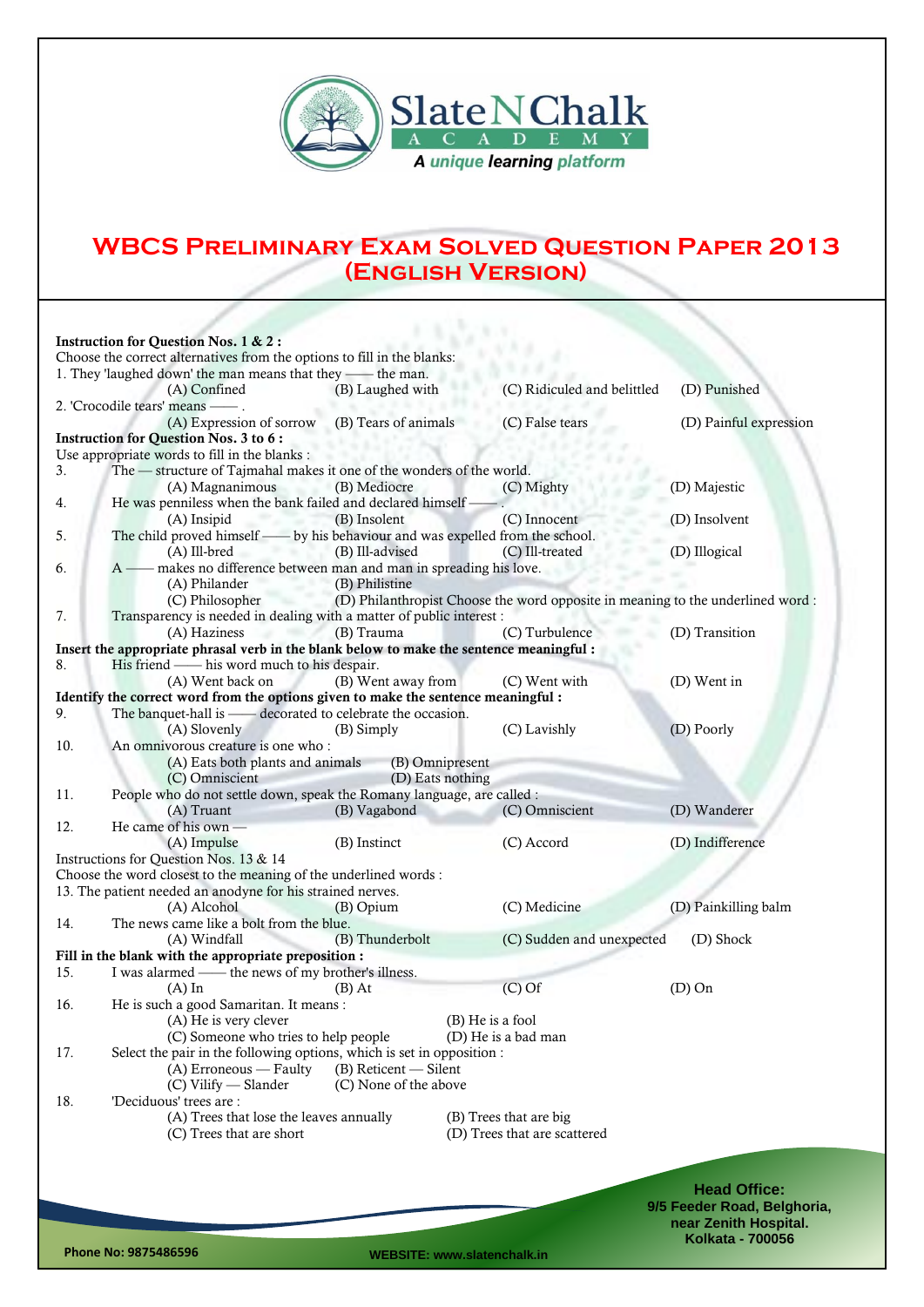| 19.        | 'To see red' means :<br>(A) To begin to understand<br>(C) A narrow escape                                                                                               | (B) To be mad with anger<br>(D) Smart and clean                                                                              |                       |                            |
|------------|-------------------------------------------------------------------------------------------------------------------------------------------------------------------------|------------------------------------------------------------------------------------------------------------------------------|-----------------------|----------------------------|
| 20.        | A preparation for killing insects is :<br>(A) Parasite                                                                                                                  | (B) Insecticide                                                                                                              | (C) Humus             | (D) Rodent                 |
| 21.        | Eruption means outbreak, irruption means :<br>(A) Bursting in                                                                                                           | (B) Equal                                                                                                                    | (C) Disease           | $(D)$ Evil                 |
| 22.        | Replace the underlined word by any of the options given below:<br>It was queer to see his behaviour.                                                                    |                                                                                                                              |                       |                            |
|            | (A) Natural<br>Fill in the blank:                                                                                                                                       | (B) Odd                                                                                                                      | (C) Probable          | (D) Convincing             |
| 23.        | The street is not properly $-$                                                                                                                                          |                                                                                                                              |                       |                            |
|            | (A) Illumed                                                                                                                                                             | (B) Illumined                                                                                                                | (C) Illuminated       | (D) Enlightened            |
| 24.        | 'We are superior to everybody else' is the apt utterance of a/an -                                                                                                      |                                                                                                                              |                       |                            |
| 25.        | $(A)$ Egoist<br>The opposite of 'remote' is :                                                                                                                           | (B) Pacifist                                                                                                                 | (C) Anarchist         | (D) Chauvinist             |
|            | $(A)$ High                                                                                                                                                              | (B) Less                                                                                                                     | (C) Far               | (D) Near                   |
| 26.        | Dyne-sec, stands for the unit of:<br>$(A)$ Force                                                                                                                        | (B) Momentum                                                                                                                 | (C) Energy            | (D) Power                  |
| 27.<br>28. | Seismograph is:<br>(A) An instrument for photographing clouds<br>(B) An instrument for recording earthquake tremors<br>Which river flows through the valley of Kashmir? | (C) An instrument for measuring depths of water in the sea<br>(D) A device for recording changes in the atmospheric pressure |                       |                            |
|            | (A) Sutlej                                                                                                                                                              | (B) Ravi                                                                                                                     | (C) Chenab            | (D) Jhelum                 |
| 29.        | In which year the resolution to fight for 'Purna Swaraj' was taken by the Congress?<br>$(A)$ 1928                                                                       | (B) 1929                                                                                                                     | $(C)$ 1930            | $(D)$ 1931                 |
| 30.        | For the same Kinetic energy, the momentum shall be maximum for :                                                                                                        |                                                                                                                              |                       |                            |
| 31.        | (A) Electron<br>Following the October, 2012 elections, the president of Venezuela is:                                                                                   | (B) Proton                                                                                                                   | (C) Deuteron          | (D) Alpha particle         |
|            | (A) Henrique Capriles                                                                                                                                                   | (B) Fiedel Kaslro                                                                                                            | (C) Hugo Chavez       | (D) None of the above      |
| 32.        | The source of the Narmada River lies in:<br>(A) Amarkantak Plateau                                                                                                      | (B) Vindhya Range                                                                                                            | (C) Maikhal Range     | (D) Palni Hills            |
| 33.        | Panchayats in West Bengal are authorised to collect :                                                                                                                   |                                                                                                                              |                       |                            |
|            | (A) Income Taxes                                                                                                                                                        | (B) Sales Taxes                                                                                                              |                       |                            |
|            | (C) Toll taxes and water taxes                                                                                                                                          | (D) Land Revenue                                                                                                             |                       |                            |
| 34.        | An ice cube containing a large bubble of air is floating in water contained in a large beaker. When the ice melts completely, the<br>level of water will:               |                                                                                                                              |                       |                            |
|            | (A) Remain unchanged                                                                                                                                                    | (B) Go down                                                                                                                  |                       |                            |
|            | (C) Rise                                                                                                                                                                | (D) First rise and then go down                                                                                              |                       |                            |
| 35.        | Jute is mainly grown in :                                                                                                                                               | (B) West Bengal                                                                                                              |                       |                            |
| 36.        | (A) Tamil Nadu<br>Cyclones of the Bay of Bengal are common during the :                                                                                                 |                                                                                                                              | (C) Kerala            | (D) Himachal Pradesh       |
|            | (A) Early monsoons                                                                                                                                                      | (B) Late monsoons                                                                                                            | (C) Winter season     | (D) Summer season          |
| 37.        | Which session of Muslim League formally proclaimed Muslims as a nation in 1940?                                                                                         |                                                                                                                              |                       |                            |
|            | (A) Karachi                                                                                                                                                             | (B) Sindh                                                                                                                    | (C) Lahore            | (D) Patna                  |
| 38.        | The tourist, Bosusco Paolo who was released by Maoists in Odisha in April 2012 hailed from -                                                                            |                                                                                                                              |                       |                            |
| 39.        | (B) France<br>(A) Italy<br>The dispute regarding 'Sir Creek' is between                                                                                                 | (C) Germany                                                                                                                  | (D) U.S.A.            |                            |
|            | (A) India-Bangladesh                                                                                                                                                    | (B) India-Pakistan                                                                                                           | (C) India-Nepal       | (D) India-Sri Lanka        |
| 40.        | The Eastern and Western Ghats meet in the $-$<br>(A) Palni Hills                                                                                                        | (B) Nilgiri Hills                                                                                                            | (C) Palghat Gap       | (D) Annamalai Hills        |
| 41.        | National Rural Employment Guarantee Scheme gives right to employment for -                                                                                              |                                                                                                                              |                       |                            |
| 42.        | (A) 70 days a year<br>Water is boiling in a flask over a burner. To reduce its boiling temperature one must -                                                           | (B) 200 days a year                                                                                                          | $(C)$ 100 days a year | (D) 30 days a year         |
|            | (A) Reduce the surrounding temperature<br>(C) Supply heat from a less intense source<br>(D) Connect the mouth of the flask to a compressor                              | (B) Connect the mouth of the flask to an evacuating system                                                                   |                       |                            |
| 43.        | In whose report the idea of federation of states was first proposed?<br>(A) Rajagopalachari                                                                             | (B) Sarat Bose                                                                                                               | (C) Motilal Nehru     | (D) Shyamaprasad Mukherjee |
| 44.        | The Nobel peace prize of 2012 went to $-$                                                                                                                               |                                                                                                                              |                       |                            |
|            | (A) Lin Ziaobo                                                                                                                                                          | (B) Barack Obama                                                                                                             | (C) European Union    | (D) Al Gore                |
|            |                                                                                                                                                                         |                                                                                                                              |                       |                            |
|            |                                                                                                                                                                         |                                                                                                                              |                       |                            |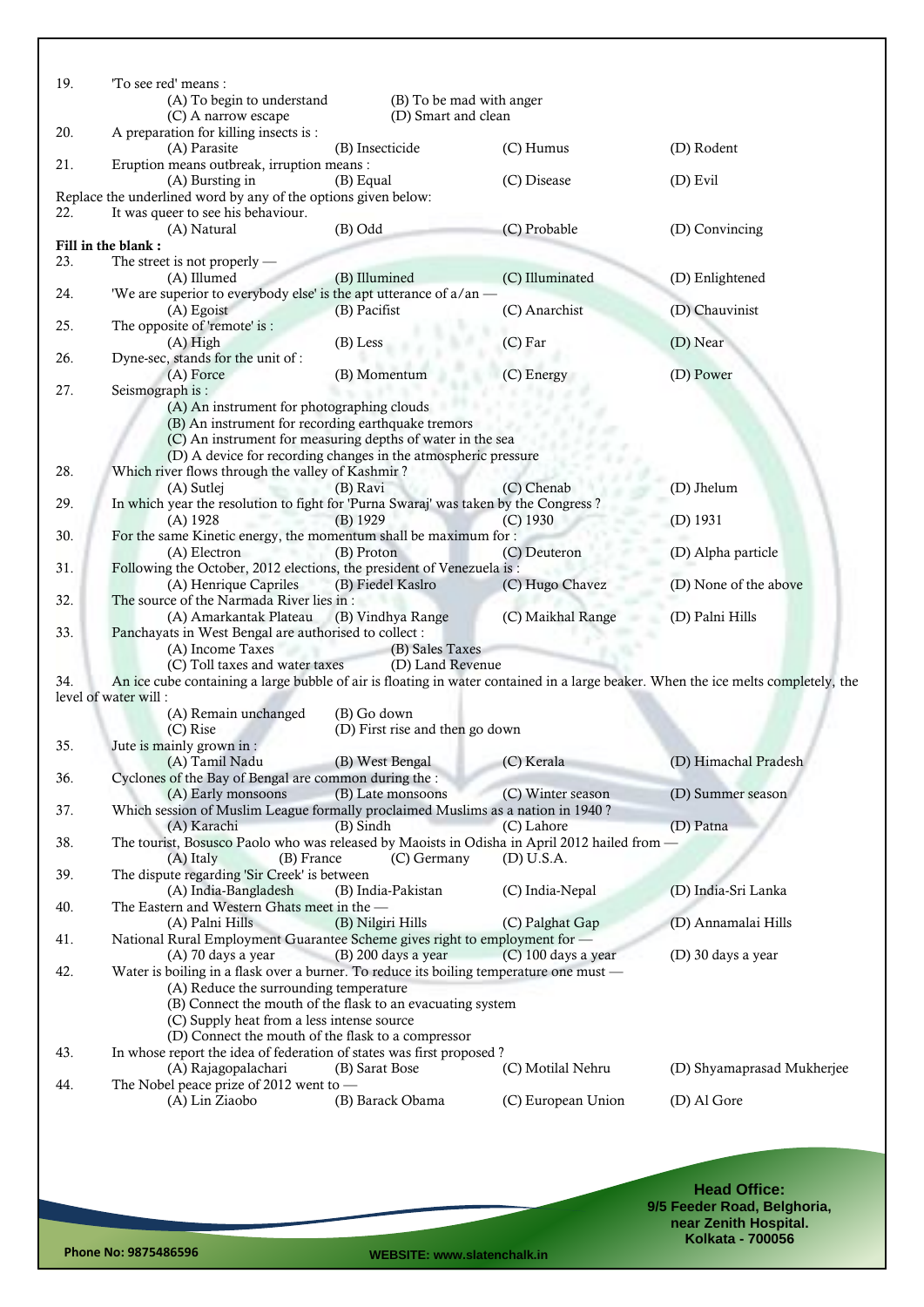| 45. | On a map of the world some lines are drawn joining places of equal dip angles. These lines are known as — |                                                    |                             |                                     |
|-----|-----------------------------------------------------------------------------------------------------------|----------------------------------------------------|-----------------------------|-------------------------------------|
|     | (A) Isogonic lines                                                                                        | (B) Isoclinic lines                                | (C) Agonic lines            | (D) Isothermal lines                |
| 46. | Which is the eastern most river of the North Bengal Plains?                                               |                                                    |                             |                                     |
|     | (A) Torsa                                                                                                 | (B) Raidak                                         | (C) Mechi                   | (D) Pagla                           |
| 47. | Which Hindu sacred text did Dr. Ambedkar burn in public?                                                  |                                                    |                             |                                     |
|     | (A) Bhagavat Gita                                                                                         | (B) Manusmriti                                     | (C) Sulva Sutra             | (D) Parasar Samhita                 |
| 48. | One of the break through of Acharya P. C. Roy was to synthesize the following compound :                  |                                                    |                             |                                     |
|     | $(A)$ HgCl <sub>2</sub>                                                                                   | $(B)$ HgO                                          | $(C)$ Hg <sub>2</sub> $Cl2$ | $(D)$ $H_2O_4$                      |
| 49. | A is taller than B and C is taller than D. If B is not shorter than C, then who is the tallest ?          |                                                    |                             |                                     |
|     | $(A)$ B                                                                                                   | $(B)$ C                                            | $(C)$ $P$                   | $(D)$ A                             |
| 50. | The principal controlling factor of the Indian monsoons is the $-$                                        |                                                    |                             |                                     |
|     | (A) Jet stream                                                                                            |                                                    |                             |                                     |
|     |                                                                                                           |                                                    | (B) Temperature             |                                     |
|     | (C) Presence of the Himalayan Mountains                                                                   |                                                    | (D) Lower air circulation   |                                     |
| 51. | BPL means:                                                                                                |                                                    |                             |                                     |
|     | (A) Below Proverty Line                                                                                   | (B) Behind Public Litigation                       |                             |                                     |
|     | (C) Beyond Private Limits                                                                                 | (D) Barren Public Land 52.                         |                             |                                     |
| 52. | The value of $\sqrt{2.25} + \sqrt{6.25}$                                                                  |                                                    |                             |                                     |
|     | (A) 2.0                                                                                                   | (B) 1.75                                           | (C) 1.0                     | $(D)$ 2.5                           |
|     |                                                                                                           |                                                    |                             |                                     |
| 53. | If $3x + \frac{1}{x} = 5$ , then $27x^3 \frac{1}{x^3} = ?$                                                |                                                    |                             |                                     |
|     |                                                                                                           |                                                    |                             |                                     |
|     | $(A)$ 125                                                                                                 | $(B)$ 80                                           | $(C)$ 205                   | $(D)$ 170                           |
| 54. | Whose presence in drinking water is welcome?                                                              |                                                    |                             |                                     |
|     | (A) K                                                                                                     | $(B)$ Ca                                           | $(C)$ As                    | $(D)$ Fe                            |
| 55. | At the Oscar Awards Ceremony in 2012 the Best Picture Award was given for the film                        |                                                    |                             |                                     |
|     | $(A)$ Rango                                                                                               | $(B)$ Hugo                                         | (C) The artist              | (D) The girl with the Dragon Tattoo |
| 56. | In April thunder squalls are very frequent in -                                                           |                                                    |                             |                                     |
|     | (A) Assam                                                                                                 | (B) West Bengal                                    | (C) Bihar                   | (D) Rajasthan                       |
| 57. | Indian Polity is -                                                                                        |                                                    |                             |                                     |
|     | (A) Federal in nature                                                                                     | (B) Unitary in nature                              | (C) Semi-feudal in nature   | (D) None of the above               |
| 58. | Instruments can be shielded from the effects of external magnetic fields by surrounding them with —       |                                                    |                             |                                     |
|     |                                                                                                           | (B) A rubber shield                                |                             |                                     |
|     | (A) A glass shield                                                                                        |                                                    | (C) A brass shield          | (D) An iron shield                  |
| 59. | The great Bath was found in $-$                                                                           |                                                    |                             |                                     |
|     | (A) Lothal                                                                                                | (B) Harappa                                        | (C) Mohen-jo-daro           | (D) Kalibangan                      |
| 60. | Under whose presidentship did the Congress constitute its first National Planning Committee in 1938?      |                                                    |                             |                                     |
|     | (A) Jawaharlal Nehru                                                                                      | (B) Subhas Chandra Bose                            | (C) Jayaprakash Narayan     | (D) Vallabhbhai Patel               |
| 61. | In terms of area India's rank in the world is -                                                           |                                                    |                             |                                     |
|     | $(A)$ 5th                                                                                                 | $(B)$ 7th                                          | $(C)$ 10th                  | $(D)$ 12th                          |
| 62. | Muriatic acid used in household work is diluted form of -                                                 |                                                    |                             |                                     |
|     | (A) Acetic acid                                                                                           | (B) Hydrochloric acid                              | (C) Oxalic acid             | (D) Aqua regia                      |
| 63. | Who composed 'Ai-hole prasasti'?                                                                          |                                                    |                             |                                     |
|     | (A) Kautilya                                                                                              | (B) Rabikirti                                      | (C) Harisena                | (D) Nayanikar                       |
| 64. | Indian Economy is a:                                                                                      |                                                    |                             |                                     |
|     |                                                                                                           | (A) Totally command economy with no private sector | (B) Mixed economy           |                                     |
|     | (C) Capitalist economy                                                                                    |                                                    | (D) None of the above       |                                     |
| 65. | Kharagpur Railway work-shop was built in:                                                                 |                                                    |                             |                                     |
|     | $(A)$ 1850                                                                                                | $(B)$ 1875                                         | $(C)$ 1900                  | $(D)$ 1930                          |
| 66. | Which of the following gasses is most responsible for recent death in AMRI, Kolkata?                      |                                                    |                             |                                     |
|     |                                                                                                           |                                                    |                             |                                     |
|     | (A) Carbon dioxide                                                                                        | (B) Carbon monoxide                                | (C) Methane                 | (D) Hydrogen sulfide                |
|     | 67. When was the All India Trade Union Congress formed?                                                   |                                                    |                             |                                     |
|     | $(A)$ 1918                                                                                                | (B) 1920                                           | $(C)$ 1921                  | (D) 1924                            |
| 68. | The least integer multiplied by 112 to make the result a perfect square is $-$                            |                                                    |                             |                                     |
|     | $(A)$ 2                                                                                                   | $(B)$ 7                                            | $(C)$ 3                     | $(D)$ 11                            |
| 69. | Which metal ion is associated with Haemoglobin?                                                           |                                                    |                             |                                     |
|     | $(A)$ Mg++                                                                                                | $(B)$ Fe++                                         | $(C)$ Al+++                 | $(D)$ Mn++                          |
| 70. | Buddha was born in -                                                                                      |                                                    |                             |                                     |
|     | $(A)$ 523 B.C.                                                                                            | (B) 563 B.C.                                       | $(C)$ 623 B.C.              | (D) 602 B.C.                        |
| 71. | Cotton production is highest in the state of $-$                                                          |                                                    |                             |                                     |
|     | (A) Maharashtra                                                                                           | (B) Gujarat                                        | (C) Andhra Pradesh          | (D) Punjab                          |
| 72. | Phenyl used in household work is a derivative of -                                                        |                                                    |                             |                                     |
|     | (A) Methyl alcohol                                                                                        | (B) Tartaric acid                                  | (C) Benzene                 | (D) Anthracene                      |
| 73. | Planning Commission of India is a -                                                                       |                                                    |                             |                                     |
|     | (A) Statutory Body                                                                                        |                                                    |                             |                                     |
|     | (B) A department of Central Government                                                                    |                                                    |                             |                                     |
|     | (C) A department of State Government                                                                      |                                                    |                             |                                     |
|     |                                                                                                           |                                                    |                             |                                     |
|     | (D) A subsidiary of Reserve Bank of India                                                                 |                                                    |                             |                                     |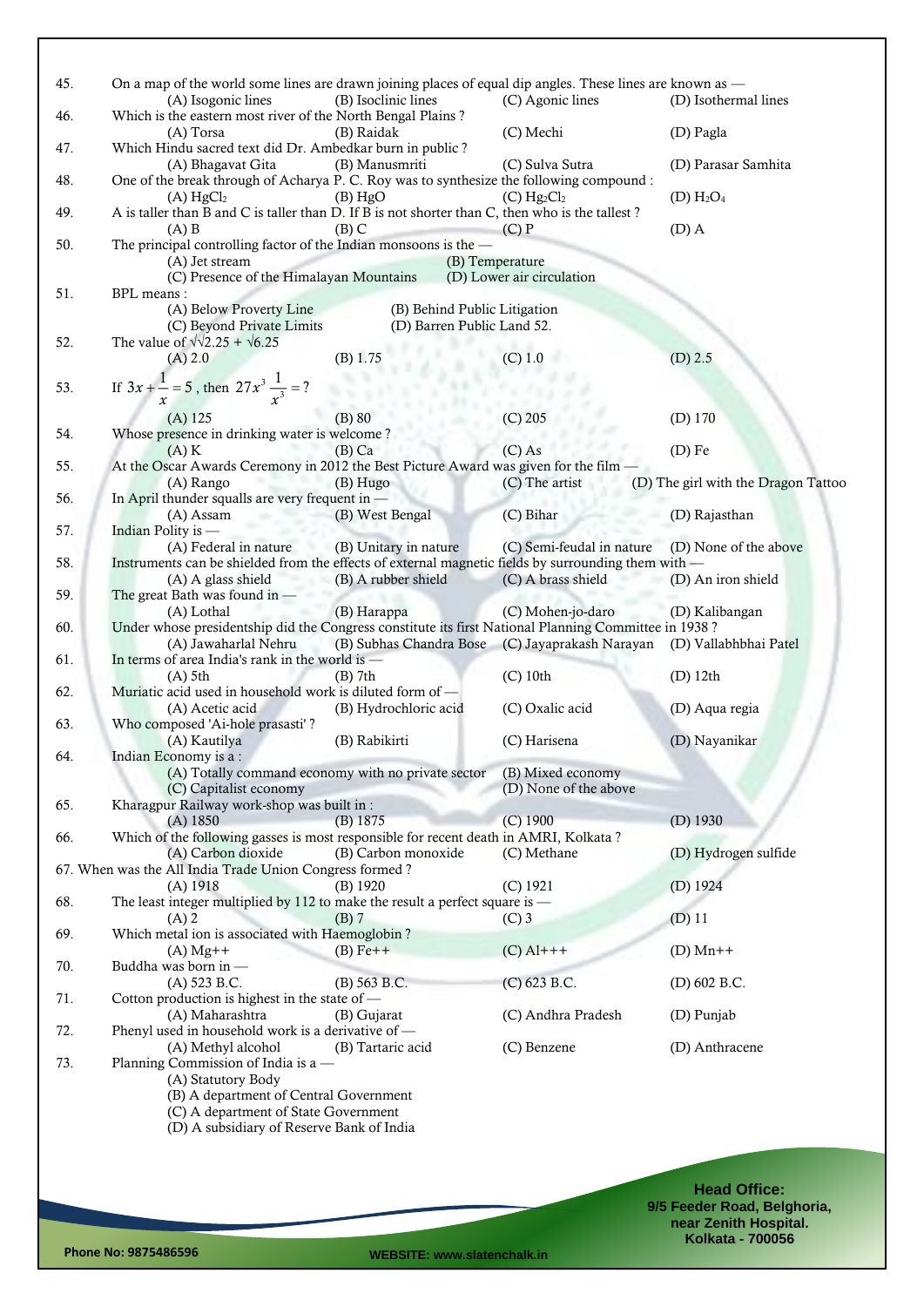| 74.    | Which novel of Rabindranath Tagore makes a critique of the Swadeshi movement?                                              |                                       |                                  |
|--------|----------------------------------------------------------------------------------------------------------------------------|---------------------------------------|----------------------------------|
|        | (A) Chokherbali<br>(B) Ghare Baire                                                                                         | (C) Chaturanga                        | (D) Char Adhyay                  |
| 75.    | Endemic plants are those which grow in -                                                                                   |                                       |                                  |
|        | (A) Fresh water lakes<br>(B) Shady places                                                                                  | (C) On other plants                   | (D) Geographically limited areas |
| 76.    | The first permanent home of the Aryans in India was -                                                                      |                                       |                                  |
|        | (A) Punjab<br>(B) Rajasthan                                                                                                | $(C)$ Sindh                           | (D) Gujarat                      |
| 77.    | Sugar-cane production is highest in the state of --<br>(A) Uttar Pradesh<br>(B) Maharashtra                                | (C) Tamil Nadu                        | (D) Andhra Pradesh               |
| 78.    | Indian constitution allows state legislatures to pass -                                                                    |                                       |                                  |
|        | (A) Union Budget<br>(B) State Budget                                                                                       |                                       |                                  |
|        | (C) Constitutional Amendments<br>(D) None of the above                                                                     |                                       |                                  |
| 79.    | A square lamina is made from three square laminae, whose sides are 2 cm, 3 cm, and 6 cm. The side of the new square lamina |                                       |                                  |
| $is -$ |                                                                                                                            |                                       |                                  |
| 80.    | (B) 10 cm<br>$(A)$ 11 cm<br>In angiosperm, triple fusion is required for the formation of -                                | $(C)$ 7 ciri                          | $(D)$ 9 cm                       |
|        | (A) Embryo<br>(B) Endosperm                                                                                                | (C) Suspensor                         | (D) Pericarp                     |
| 81.    | Who of the following put up a stiff resistance against Alexander?                                                          |                                       |                                  |
|        | (B) Mahapadma<br>$(A)$ Ambhi                                                                                               | (C) Porus                             | (D) All of the above             |
| 82.    | Leading which expedition did Pritilata Waddedar die?                                                                       |                                       |                                  |
|        | (A) Chattogram armoury raid (B) Feni expedition                                                                            |                                       |                                  |
|        | (C) Carpole expedition                                                                                                     | (D) Attack on Pahartali European club |                                  |
|        |                                                                                                                            |                                       |                                  |
| 83.    | Two numbers are in the ratio $7:9$ and their difference is 6. The numbers are $-$                                          |                                       |                                  |
|        | $(A)$ 49.55<br>$(B)$ 91.97                                                                                                 | $(C)$ 21.27                           | (D) $42.54$                      |
| 84.    | Forestation prevents -<br>(B) Pollution<br>(A) Soil erosion                                                                | (C) Flood                             | (D) All of the above             |
| 85.    | In his inscriptions, Ashoka calls himself                                                                                  |                                       |                                  |
|        | (A) Priyadarshi<br>(B) Dhammasoka                                                                                          | (C) Daivaputra                        | (D) Devanampriya Priyadarsin     |
| 86.    | West Bengal accounts for - of the population of India.                                                                     |                                       |                                  |
|        | $(A) 6 \%$<br>(B) $7.55\%$                                                                                                 | $(C) 8.24 \%$                         | (D) $9.12\%$                     |
| 87.    | The president of India is elected hy $-$                                                                                   |                                       |                                  |
|        | (A) Directly by people of India                                                                                            |                                       |                                  |
|        | (B) Members of Lok Sabha, Rajya Sabha and State Legislatures jointly                                                       |                                       |                                  |
|        | (C) Chief Ministers of States of India<br>(D) None of the above                                                            |                                       |                                  |
| 88.    | Part of earth where life exist is known as -                                                                               |                                       |                                  |
|        | (B) Hydrosphere<br>(A) Lithosphere                                                                                         | (C) Atmosphere                        | (D) Biosphere                    |
| 89.    | Which of the following Gupta rulers was known as Vikramaditya?                                                             |                                       |                                  |
|        | (A) Chandragupta-I<br>(B) Samudragupta                                                                                     | (C) Chandragupta-II                   | (D) Skandagupta                  |
| 90.    | West Bengal has a literacy rate of -                                                                                       |                                       |                                  |
|        | $(A)$ 70 %<br>$(B)$ 75 %                                                                                                   | $(C)$ 77 %                            | (D) $80\%$                       |
| 91.    | Structural Adjustment Policy was introduced by India on taking loan from -                                                 |                                       |                                  |
| 92.    | (A) IMF (B) World Bank (C) Asian Development Bank (D) European Union                                                       |                                       |                                  |
|        | When did the Tebhaga movement begin in Bengal?<br>$(A)$ 1942<br>(B) 1944                                                   | $(C)$ 1945                            | $(D)$ 1946                       |
| 93.    | Spraying of DDT in crop plants produces pollution of -                                                                     |                                       |                                  |
|        | (B) Air and soil only<br>$(A)$ Air only                                                                                    | (C) Air, soil and water only          | (D) Air and water only           |
| 94.    | In which year did Muhammad-bin-Qasim conquer Sind?                                                                         |                                       |                                  |
|        | $(A)$ 712 $AD$<br>$(B)$ 715 AD                                                                                             | (C) 718 AD                            | $(D)$ 721 AD                     |
| 95.    | Where in 1942 was the 'Swaraj Panchayat' set up?                                                                           |                                       |                                  |
|        | (B) Contai<br>(A) Tamluk                                                                                                   | (C) Cuttak                            | (D) Puri                         |
| 96.    | In Darjeeling district of West Bengal temparate forests occur at an elevation of -                                         |                                       |                                  |
| 97.    | (B) 1200 mts<br>$(A)$ 1000 mts<br>Oil is obtained from the endosperm of -                                                  | (C) 1500 mts                          | $(D)$ 2000 mts                   |
|        | (A) Groundnut<br>(B) Coconut                                                                                               | (C) Mustard                           | (D) Sesame                       |
| 98.    | How many times did Sultan Mahmud of Ghazni invade India?                                                                   |                                       |                                  |
|        | $(A)$ 12<br>$(B)$ 17                                                                                                       | $(C)$ 5                               | $(D)$ 20                         |
| 99.    | Freedom of Speech is a -                                                                                                   |                                       |                                  |
|        | (A) Fundamental Right<br>(B) Directive Principle                                                                           |                                       |                                  |
|        | (C) Grant by State Legislature<br>(D) None of the above                                                                    |                                       |                                  |
| 100.   | The number of cervical vertebrae in mammal is -                                                                            |                                       |                                  |
|        | (A) Seven<br>(B) Seventeen                                                                                                 | (C) Seventy seven                     | (D) Eleven                       |
| 101.   | Who was not a member of the Subhas Bose's Azad Hind Fauj?<br>(A) P. K. Sahgal<br>(B) Shah Nawaz Khan                       | (C) Captain Mohan Singh               | (D) G. S. Dhillon                |
|        |                                                                                                                            |                                       |                                  |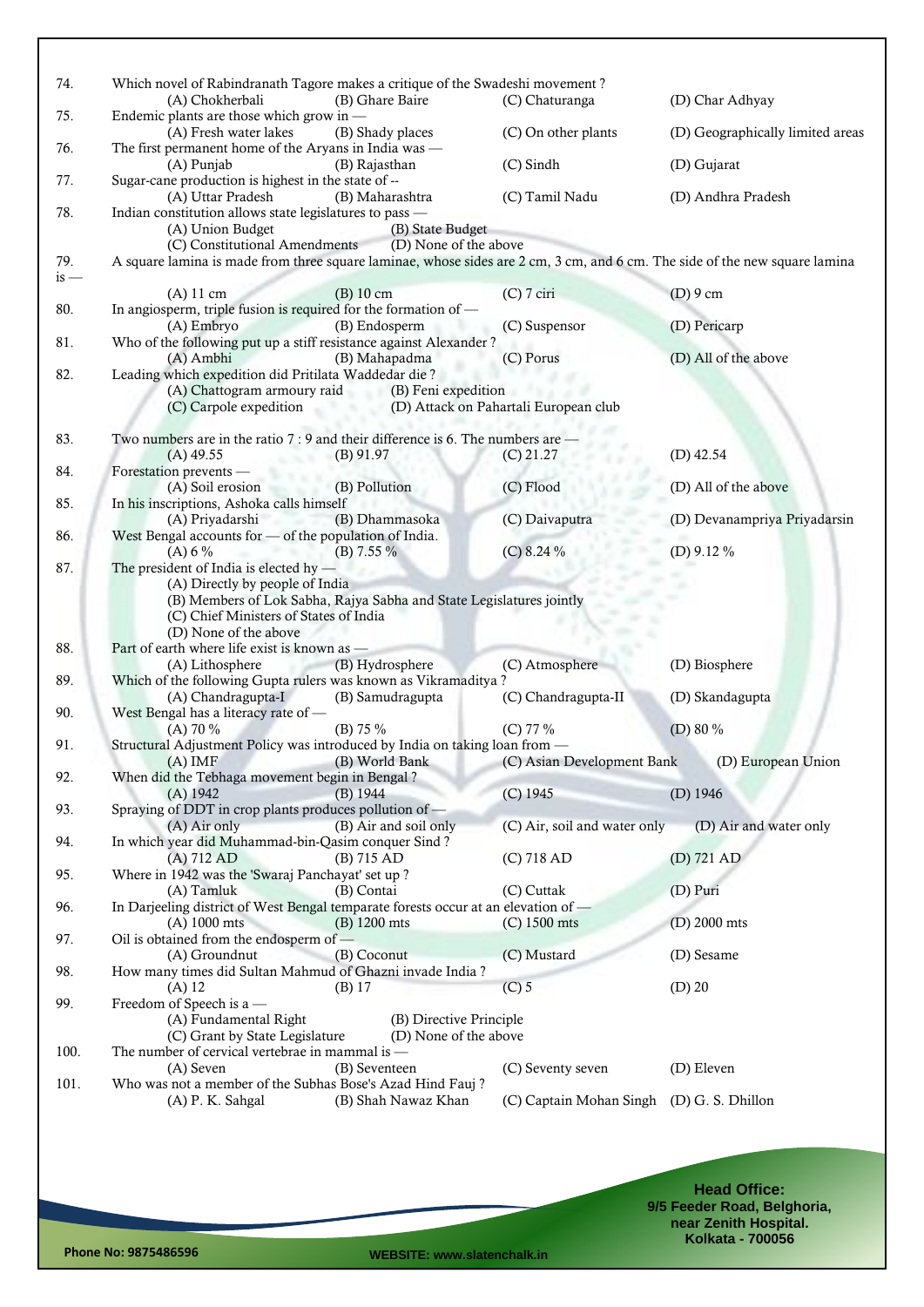| 102.           | A man walks 7 km towards East, then he walks 2 km towards South. He then turns towards left and walks 1 km. Finally he<br>takes turn towards left again and walks 17 km How far he is now from the starting point? |                                                       |                        |                                                     |
|----------------|--------------------------------------------------------------------------------------------------------------------------------------------------------------------------------------------------------------------|-------------------------------------------------------|------------------------|-----------------------------------------------------|
|                | $(A)$ 17 km                                                                                                                                                                                                        | $(B)$ 18 km                                           | $(C)$ 20 km            | $(D)$ 27 km                                         |
| 103.           | Agriculture, under Indian Constitution is -                                                                                                                                                                        |                                                       |                        |                                                     |
|                | (A) State subject<br>(C) Concurrent list                                                                                                                                                                           | (B) Union Government subject<br>(D) None of the above |                        |                                                     |
| 104.           | Limbless Amphibia belongs to the order -                                                                                                                                                                           |                                                       |                        |                                                     |
| 105.           | (A) Urodela<br>Who introduced Kaulinya system in Bengal?                                                                                                                                                           | (B) Anura                                             | (C) Gymnophiona        | (D) None of the above                               |
|                | (A) Gopala                                                                                                                                                                                                         | (B) Ballal Sen                                        | (C) Lakshana sen       | (D) Dharmapala                                      |
| 106.           | In India which State has the largest coal reserve?                                                                                                                                                                 |                                                       |                        |                                                     |
|                | (A) Orissa                                                                                                                                                                                                         | (B) Jharkhand                                         | (C) Chattisgarh        | (D) West Bengal                                     |
| 107.           | The Supreme Commander of Indian Armed Force is -                                                                                                                                                                   |                                                       |                        |                                                     |
|                | (A) President of India                                                                                                                                                                                             | (B) Governors of States                               |                        | (C) Prime Minister of India (D) Union Home Minister |
| 108.           | Who was one of the advocates of 'United Sovereign Bengal'?                                                                                                                                                         |                                                       |                        |                                                     |
|                | (A) H. S. Surhawardi                                                                                                                                                                                               | (B) Shyamaprasad Mukherjee                            |                        |                                                     |
|                | (C) Maul an a Abul Kalam Azad                                                                                                                                                                                      | (D) None of the above                                 |                        |                                                     |
| 109.           | Birds differ from bat in the absence of -                                                                                                                                                                          |                                                       |                        |                                                     |
|                | (A) Warm blood                                                                                                                                                                                                     | (B) Four chambered heart                              | (C) Trachea            | (D) Diaphragm                                       |
| 110.           | Who was the founder of the slave dynasty?                                                                                                                                                                          |                                                       |                        |                                                     |
|                | (A) Iltutmish                                                                                                                                                                                                      | (B) Balban                                            | (C) Nasiruddin         | (D) Qutab-ud-din Aibak                              |
| 111.           | In India which state produces the largest amount of coal?                                                                                                                                                          |                                                       |                        |                                                     |
|                | (A) Chattisgarh                                                                                                                                                                                                    | (B) Jharkhand                                         | (C) Orissa             | (D) Andhra Pradesh                                  |
| 112.           | A famous bird sanctuary is -                                                                                                                                                                                       |                                                       |                        |                                                     |
|                | (A) Koladeo Ghana Sanctuary                                                                                                                                                                                        | (B) Gir forest                                        |                        |                                                     |
|                | (C) Sunderban                                                                                                                                                                                                      | (D) Sandipur National Park                            |                        |                                                     |
| 113.           | India's Informal Sector engages.                                                                                                                                                                                   |                                                       |                        |                                                     |
|                | (A) 93 $%$ of its work force                                                                                                                                                                                       | (B) 68 % of its work force                            |                        |                                                     |
|                | $(C)$ 77 % of its work force                                                                                                                                                                                       | (D) 16 % of its work force                            |                        |                                                     |
| 114.           | Who wrote 'India Wins Freedom'?                                                                                                                                                                                    |                                                       |                        |                                                     |
|                | (A) Jawaharlal Nehru                                                                                                                                                                                               | (B) Maulana Abul Kalam Azad                           |                        |                                                     |
|                | (C) Sardar Patel                                                                                                                                                                                                   | (D) M.A. Jinnah                                       |                        |                                                     |
| 115.           | Portion of the carapace which covers the gill of prawn is known as -                                                                                                                                               |                                                       |                        |                                                     |
|                | (A) Bronchus                                                                                                                                                                                                       | (B) Branchiostegal membrane                           |                        |                                                     |
|                | (C) Branchiostegite                                                                                                                                                                                                | (D) Branchiostegal spine                              |                        |                                                     |
| 116.           | Who was Jalaluddin Mangabarni?                                                                                                                                                                                     |                                                       |                        |                                                     |
|                | (A) Ruler of Afganistan                                                                                                                                                                                            | (B) Ruler of Persia                                   |                        |                                                     |
|                | (C) Ruler of Mongolia                                                                                                                                                                                              | (D) Ruler of Khwarizm or Khiba                        |                        |                                                     |
| 117.           | West Bengal produces - of the rice produced in India.                                                                                                                                                              |                                                       |                        |                                                     |
|                | (A) 10 $%$                                                                                                                                                                                                         | (B) 15 % (C) 20 % (D) 25 %                            |                        |                                                     |
| 118.           | Find the missing term of the series : 24, 25, 27, ?, 39, 55                                                                                                                                                        |                                                       |                        |                                                     |
|                | $(A)$ 29                                                                                                                                                                                                           | (B) 31                                                | $(C)$ 33               | $(D)$ 35                                            |
| 119.           | Which one of the following is a rich source of amylase?                                                                                                                                                            |                                                       |                        |                                                     |
|                | (A) Brain                                                                                                                                                                                                          | (B) Blood                                             | (C) Thyroid            | (D) Pancreas                                        |
| 120.           | Who invited Babur to invade India?                                                                                                                                                                                 |                                                       |                        |                                                     |
|                | (A) Ibrahim Lodi                                                                                                                                                                                                   | (B) Sikandar Lodi                                     | (C) Daulat Khan Lodi   | (D) Sher Khan                                       |
| 121.           | Bangladesh was created in the year -                                                                                                                                                                               |                                                       |                        |                                                     |
|                | $(A)$ 1956                                                                                                                                                                                                         | (B) 1971                                              | $(C)$ 1990             | (D) $1947$                                          |
| 122.           | India refines - M.M.T. of petroleum annually -                                                                                                                                                                     |                                                       |                        |                                                     |
|                | $(A)$ 195                                                                                                                                                                                                          | (B) 215                                               | $(C)$ 230              | $(D)$ 250                                           |
| 123.           | The present Chief Justice of India is -                                                                                                                                                                            |                                                       |                        |                                                     |
|                | (A) A. K. Sikri                                                                                                                                                                                                    | (B) Altamas Kabir                                     | (C) Rajeev Gupta       | (D) None of the above                               |
| 124.           | The, latest population Census was undertaken in -                                                                                                                                                                  |                                                       |                        |                                                     |
|                | (A) 2011                                                                                                                                                                                                           | $(B)$ 1991                                            | $(C)$ 2005             | $(D)$ 2001                                          |
| 125.           | Who of the following became a member of the 'Din-i-Ilahi?                                                                                                                                                          |                                                       |                        |                                                     |
|                | (A) Raja Man Singh<br>A man sells an article at a loss of 10%. If he had sold it for Rs. 40 more he would have gained 10%. The cost price of the article                                                           | (B) Todarmal                                          | (C) Tansen             | (D) Raja Birbal                                     |
| 126.<br>$is -$ |                                                                                                                                                                                                                    |                                                       |                        |                                                     |
|                | $(A)$ Rs. 250                                                                                                                                                                                                      | $(B)$ Rs. 200                                         | $(C)$ Rs. 300          | $(D)$ Rs. 180                                       |
| 127.           | If A + B means A is mother of B, A - B means A is brother of B and A x B means A is sister of B, then $P - M + NxQ$ means —                                                                                        |                                                       |                        |                                                     |
|                | $(A)$ P is uncle of Q                                                                                                                                                                                              | $(B)$ P is brother of Q                               | $(C)$ P is nephew of Q | (D) None of the above                               |
| 128.           | At every forty five minutes a train crosses the Maharaja Gate. Just 10 minutes ago one train crossed the gate and next will be                                                                                     |                                                       |                        |                                                     |
|                | crossing at 9.35 A. M. What is time now?                                                                                                                                                                           |                                                       |                        |                                                     |
|                | $(A)$ 9-15 A.M.                                                                                                                                                                                                    | $(B)$ 9-00 A.M.                                       | $(C)$ 9-05 A.M.        | $(D)$ 9-10 A.M.                                     |
|                |                                                                                                                                                                                                                    |                                                       |                        |                                                     |
|                |                                                                                                                                                                                                                    |                                                       |                        |                                                     |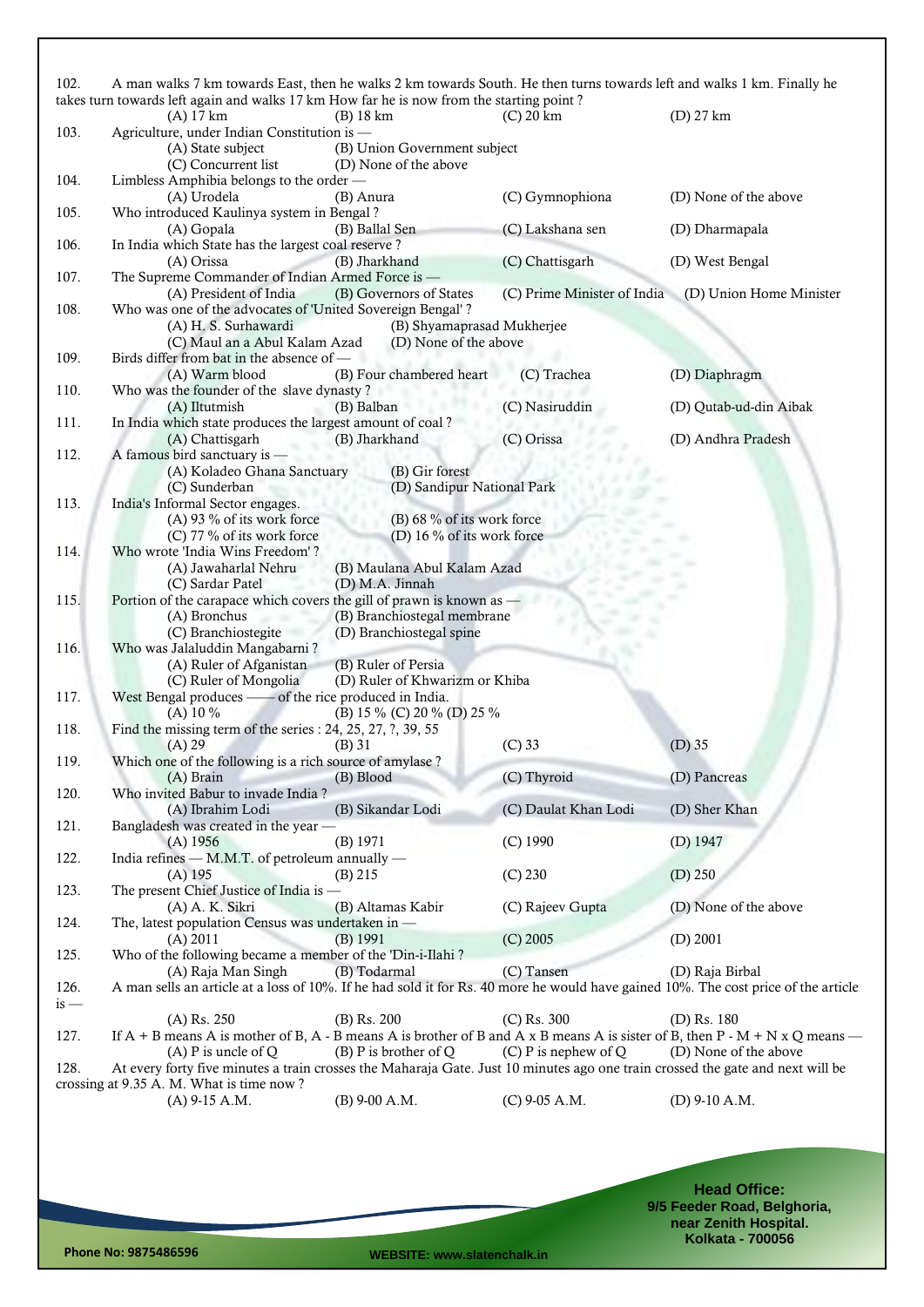| 129.                   | What was the 'Dam'?                                                                                                                    |                    |                                         |                       |
|------------------------|----------------------------------------------------------------------------------------------------------------------------------------|--------------------|-----------------------------------------|-----------------------|
|                        | (A) Copper coin introduced by Sher Shah                                                                                                |                    | (B) Copper coin introduced by Akbar     |                       |
| 130.                   | (C) Copper coin introduced by Shah Jahan<br>The 98th Indian Science Congress held in 2011 was at -                                     |                    | (D) Copper coin introduced by Aurangzeb |                       |
|                        | (A) Kochi                                                                                                                              | (B) New Delhi      | (C) Chennai                             | (D) Kolkata           |
| 131.                   | World's longest railway platform is -                                                                                                  |                    |                                         |                       |
|                        | (A) Kharagpur                                                                                                                          | (B) Vishakhapatnam | (C) Secunderabad                        | (D) Kanpur            |
| 132.                   | Indo-China War broke out in -<br>$(A)$ 1952                                                                                            | (B) 1971           | $(C)$ 1962                              | $(D)$ 2001            |
| 133.                   | India's political system is -                                                                                                          |                    |                                         |                       |
|                        | (A) Democratic                                                                                                                         | (B) Dictatorial    | (C) Military                            | (D) None of the above |
| 134.                   | The Indian nuclear capable surface-to-surface missile that was test fired from wheeler Island on 19th September, 2012, was —           |                    |                                         |                       |
| 135.                   | (A) Agni III<br>Which Mughal emperor subdued the Portuguese in Bengal?                                                                 | (B) Agni IV        | (C) Agni V                              | (D) Prithvi III       |
|                        | (A) Akbar                                                                                                                              | (B) Jahangir       | (C) Shah Jahan                          | (D) Aurangzeb         |
| 136.                   | Indian coal is mostly -                                                                                                                |                    |                                         |                       |
|                        | (A) Anthracite                                                                                                                         | (B) Bituminous     | (C) Lignite                             | (D) Peat              |
| 137.                   | Complete the following letter number series : B2E, D6H, F14K, H30N, ?<br>$(A)$ K62P                                                    | $(B)$ K50P         | $(C)$ J50 $Q$                           | $(D)$ J62Q            |
| 138.                   | The President of India can be impeached by $-$                                                                                         |                    |                                         |                       |
|                        | (A) Special tribunal                                                                                                                   | (B) Supreme Court  | (C) Central Cabinet                     | (D) Parliament        |
| 139.                   | When did Siraj-ud-daullah ascend the throne?                                                                                           |                    |                                         |                       |
|                        | $(A)$ 1707<br>In which year was the Asiatic Society founded?                                                                           | $(B)$ 1739         | $(C)$ 1756                              | $(D)$ 1757            |
| 140.                   | $(A)$ 1784                                                                                                                             | $(B)$ 1785         | $(C)$ 1794                              | (D) $1796$            |
| 141.                   | Cultivation of Boro Rice in West Bengal is predominant in -                                                                            |                    |                                         |                       |
|                        | (A) Purulia plateau area (B) North Bengal plains                                                                                       |                    | (C) Eastern districts                   | (D) Rarh area         |
| 142.                   | In which state in India is there a tiger reserve that is a world heritage site?                                                        |                    |                                         |                       |
| 143.                   | (A) Rajasthan<br>The difference between two numbers is 15 and the difference between their square root is 1. The smaller number is $-$ | (B) Assam          | (C) Madhya Pradesh                      | (D) West Bengal       |
|                        | $(A)$ 81                                                                                                                               | $(B)$ 49           | $(C)$ 36                                | $(D)$ 25              |
| 144.                   | Who translated 'Neel Darpan'?                                                                                                          |                    |                                         |                       |
|                        | (A) Rev. James Long                                                                                                                    | (B) William Gary   |                                         |                       |
| 145.                   | (C) Satish Chandra Mukherjee<br>The final interpreter of the Indian Constitution is -                                                  |                    | (D) Michael Madhusudan Dutta            |                       |
|                        | (A) Central Cabinet                                                                                                                    | (B) President      | (C) Parliament                          | (D) Supreme Court     |
| 146.                   | Who said: 'Sab Lal ho Jayega'?                                                                                                         |                    |                                         |                       |
|                        | (A) Guru Gobind Sing                                                                                                                   | (B) Ajit Sing      | (C) Tegh Bahadur                        | (D) Ranjit Sing       |
| 147.                   | Green Revolution occurred first in -                                                                                                   |                    | (B) Bihar and West Bengal               |                       |
|                        | (A) Punjab and Haryana<br>(C) Andhra Pradesh and Tamil Nadu                                                                            |                    | (D) Gujarat and Maharastra              |                       |
| 148.                   | Human Rights Day is observed on -                                                                                                      |                    |                                         |                       |
|                        | (A) 10th March                                                                                                                         | (B) 10th May       | (C) 10th September                      | (D) 10th December     |
| 149.                   | Where did Bhil revolt take place?                                                                                                      |                    |                                         |                       |
| 150.                   | (A) Chhotonagpur<br>Who introduced the 'Sunset Law'?                                                                                   | (B) Singbhum       | (C) Satara                              | (D) Khandesh          |
|                        | (A) Warren Hastings                                                                                                                    | (B) Lord Comwallis | (C) Lord Bentink                        | (D) Lord Canning      |
| 151.                   | Who was the leader of the Tariqa movement in Bengal?                                                                                   |                    |                                         |                       |
|                        | (A) Dudu Mian                                                                                                                          | (B) Titu Mir       | (C) Haji Shariatullah                   | (D) Sayed Ahmed       |
| 152.<br>the same code? | In a certain code "MUSIC" is written as 'XVQYW and "USAGE" is written as 'VQZJF, then how can "CAUSE" be written in                    |                    |                                         |                       |
|                        | (A) WZQVF                                                                                                                              | (B) WVZQF          | (C) WZVQF                               | (D) WVQZF             |
| 153.                   | Which country gave asylum to Wikileak's founder Julian Assange?                                                                        |                    |                                         |                       |
|                        | $(A)$ USA                                                                                                                              | (B) France         | (C) Ghana                               | (D) Ecuador           |
| 154.                   | $12:20 = * : 25$ , the missing term is —<br>$(A)$ 16                                                                                   | $(B)$ 24           | $(C)$ 18                                | $(D)$ 15              |
| 155.                   | The 'Doctrine of Lapse' was introduced by $-$                                                                                          |                    |                                         |                       |
|                        | (A) Lord Wellesley                                                                                                                     | (B) Lord Dalhousie | (C) Lord Canning                        | (D) Lord Linlithgo    |
| 156.                   | India is a full member of $-$                                                                                                          |                    |                                         |                       |
|                        | (A) NAFTA                                                                                                                              | $(B)$ E.U.         | (C) SAARC                               | (D) None of the above |
| 157.                   | Lakshmi Sehgal, who passed away recently was -<br>(A) Famous dancer                                                                    | (B) Sports person  | (C) Veteran freedom fighter             | (D) Reputed musician  |
| 158.                   | Which place did the Santhal call Damin-i-Koh?                                                                                          |                    |                                         |                       |
|                        | (A) Dhalbhum                                                                                                                           | (B) Palamau        | (C) Rajmahal hills                      | (D) Hazaribag         |
| 159.                   | P is mother of X who is wife of Z. Y is brother of P and Q is husband of P. How Q is related to Z?                                     |                    |                                         |                       |
|                        | (A) Son-in-law                                                                                                                         | (B) Father-in-law  | $(C)$ Son                               | (D) Daughter-in-law   |
|                        |                                                                                                                                        |                    |                                         |                       |
|                        |                                                                                                                                        |                    |                                         |                       |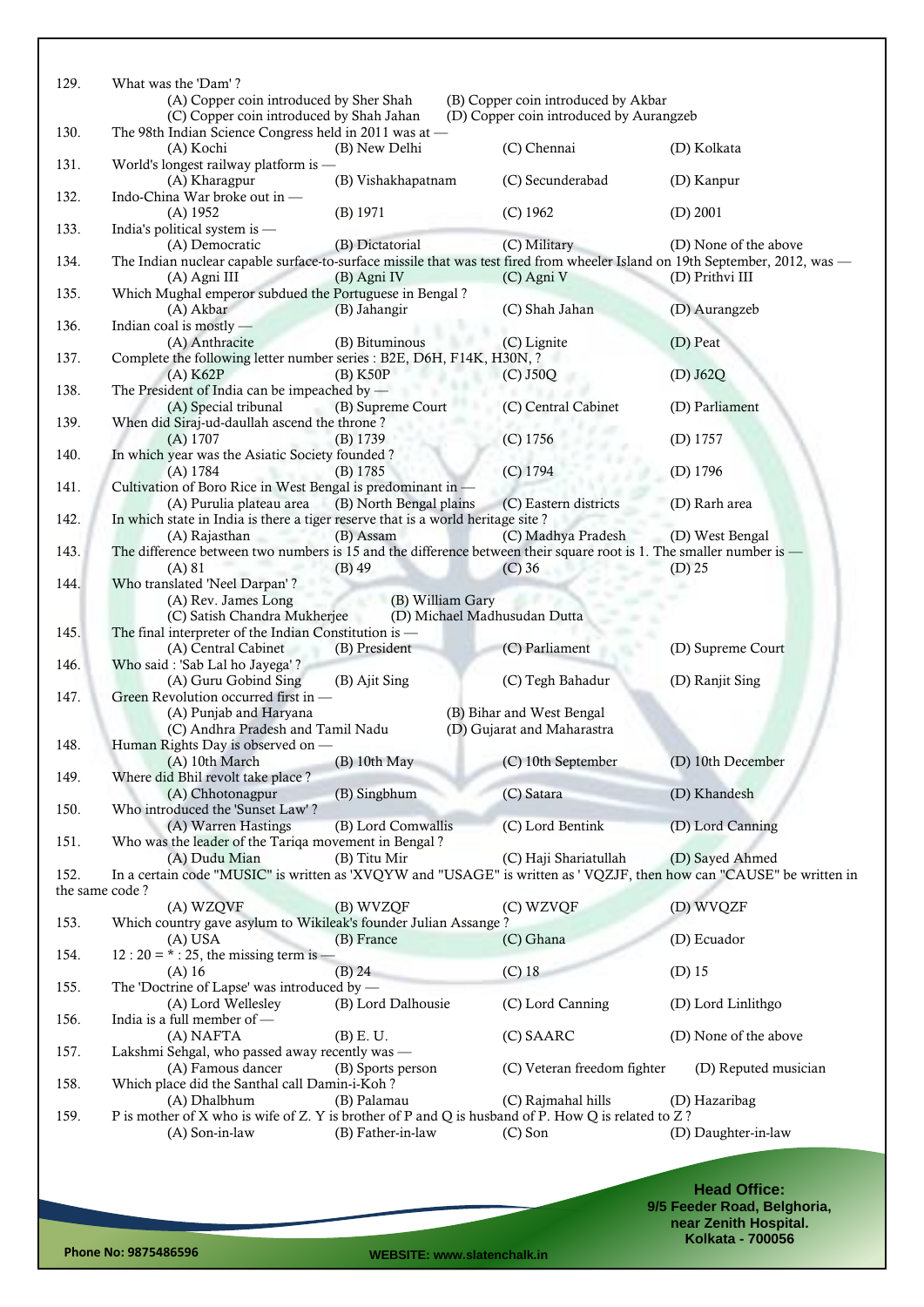| 160.       | Tipu's final defeat came at the hands of -                                                                                                   |                                                         |                          |                          |
|------------|----------------------------------------------------------------------------------------------------------------------------------------------|---------------------------------------------------------|--------------------------|--------------------------|
|            | (A) Lord Wellesley                                                                                                                           | (B) Lord Cornwallis                                     | (C) Lord Dalhousie       | (D) John Shore           |
| 161.       | Manish can type 500 words in 10 minutes and Rana can type 400 words in 10 minutes. In how many minutes they can together<br>type 3600 words? |                                                         |                          |                          |
|            | $(A)$ 60 minutes<br>162. The number of fundamental Rights guaranteed by the Indian Constitution are -                                        | $(B)$ 45 minutes                                        | (C) 40 minutes           | (D) 38 minutes           |
|            | $(A)$ 6<br>163. Share of the sector in India's GDP is highest -                                                                              | (B) 7                                                   | $(C)$ 8                  | $(D)$ 9                  |
|            | (A) Agricultural sector<br>164. In which year was the widow-remarriage Act passed?                                                           | (B) Industrial sector<br>$\overline{a}$                 | (C) Services sector      | (D) Foreign Trade sector |
|            | $(A)$ 1829                                                                                                                                   | (B) 1833                                                | $(C)$ 1856               | $(D)$ 1890               |
| 165.       | If RESCUE = 372057 and PROBLEM = 9348176, then PROCURE = ?<br>$(A)$ 9340357                                                                  | (B) 9340537                                             | (C) 3840537              | (D) 3904537              |
| 166.       | Who was the 'Man of the Match' in 2011 Cricket World Cup Final?<br>(A) Sachin Tendulkar                                                      | (B) Yuvraj Singh                                        | (C) Mahendra Singh Dhoni | (D) Gautam Gambhir       |
| 167.       | The Prarthana Samaj was established by -<br>(A) M. G. Ranade                                                                                 | (B) Atmaram Pandnrang                                   | (C) Ram Mohun Roy        | (D) Keshab Sen           |
| 168.       | Find out the missing figure : 46, 56, 67, 80, ?, 104<br>(A) 101                                                                              | $(B)$ 88                                                | $(C)$ 83                 | $(D)$ 91                 |
| 169.       | Which Act allowed the Christian Missionaries to enter India?                                                                                 |                                                         |                          |                          |
|            | (A) Charter act of 1793<br>(C) Charter act of 1833                                                                                           | (B) Charter act of 1813<br>(D) Pitt's India act of 1784 |                          |                          |
| 170.       | The Mahalanobis strategy of Indian Planning gave emphasis to the growth of -                                                                 |                                                         |                          |                          |
|            | (A) Agricultural sector                                                                                                                      | (B) Services sector                                     |                          |                          |
|            | (C) Heavy Capital Goods Industrial sector                                                                                                    |                                                         |                          |                          |
|            | (D) Small Scale Village Industrial sector                                                                                                    |                                                         |                          |                          |
| 171.       | The controversial Vedanta Aluminium Plant is located in -                                                                                    |                                                         |                          |                          |
| 172.       | (A) Maharashtra<br>The Non-Cooperation Movement was launched by Mahatma Gandhi in -                                                          | (B) Odisha                                              | (C) Jharkhand            | (D) Bihar                |
|            | $(A)$ 1916                                                                                                                                   | $(B)$ 1920                                              | $(C)$ 1923               | $(D)$ 1926               |
| 173.       | A cube painted black on all sides. It is then cut into 64 cubes of equal size. How many of these smaller cubes are painted on one            |                                                         |                          |                          |
| side only? |                                                                                                                                              |                                                         |                          |                          |
|            | $(A)$ 4                                                                                                                                      | $(B)$ 8                                                 | $(C)$ 16                 | $(D)$ 24                 |
| 174.       | Who was the painter of the famous 'Bharatmata'?                                                                                              |                                                         |                          |                          |
|            | (A) Gaganendranath Tagore<br>(C) Nandalal Bose                                                                                               | (B) Abanindranath Tagore<br>(D) Jamini Roy              |                          |                          |
| 175.       | The founder of Facebook is $-$                                                                                                               |                                                         |                          |                          |
| 176.       | (A) Steve Jobs<br>Who was the last Governor-General of India?                                                                                | (B) Mark Zuckerberg                                     | (C) Larry Page           | (D) Bill Gates           |
|            | (A) Lord Mountbatten                                                                                                                         | (B) Lord Canning                                        |                          |                          |
|            | (C) AbuJ Kalam Azad                                                                                                                          | (D) Chakravorty Rajagopalachari                         |                          |                          |
| 177.       | If P denotes '+', R denotes 'x', Sdenotes '-', and T denotes '+', then what will be the value of 5R9P7S9 T 3 P 6?                            |                                                         |                          |                          |
|            | (A) 55                                                                                                                                       | $(B)$ 54                                                | $(C)$ 39                 | (D) 128                  |
| 178.       | Child Labour employment in factory is banned in India below the age of -                                                                     |                                                         |                          |                          |
|            | $(A)$ 12 years                                                                                                                               | $(B)$ 17 years                                          | $(C)$ 14 years           | $(D)$ 10 years           |
|            | 179. If $16 + 2 = 16$ , $20 + 4 = 40$ , $24 + 8 = 96$ then $15 + 6 = ?$                                                                      | $(B)$ 30                                                |                          |                          |
| 180.       | $(A)$ 45<br>Where was the first session of the Indian National Congress held?                                                                |                                                         | $(C)$ 90                 | $(D)$ 60                 |
|            | (A) Calcutta                                                                                                                                 | (B) Bombay                                              | (C) Madras               | (D) Poone                |
| 181.       | The National Green Tribunal was established in India in:                                                                                     |                                                         |                          |                          |
|            | $(A)$ 2009                                                                                                                                   | $(B)$ 2010                                              | $(C)$ 2011               | $(D)$ 2012               |
| 182.       | Who was the first President of the 'Constituent Assembly'?<br>(A) Dr. Ambedkar                                                               | (B) Rajagopalachari                                     | (C) Abul Kalam Azad      | (D) Dr. Rajendraprosad   |
| 183.       | Whom did the Ghadr Party plot to kill?                                                                                                       |                                                         |                          |                          |
|            | (A) Kingsford                                                                                                                                | (B) Hardinge                                            | (C) Tegart               | (D) Northbrooke          |
| 184.       | India achieved political independence from British Rule on :                                                                                 |                                                         |                          |                          |
|            | (A) 26th January, 1950                                                                                                                       | (B) 2nd October, 1942                                   |                          |                          |
| 185.       | (C) 15th August, 1947<br>The area of a sphere in sq.cm. is 3 times its volume in cu.cm. The diameter of the sphere is :                      | (D) 3rd December, 1972                                  |                          |                          |
|            | $(A)$ 1 cm                                                                                                                                   | (B) $\pi$ cm                                            | $(C)$ 2 cm               | $(D)$ 3 cm               |
| 186.       | The Prime Minister of Japan is                                                                                                               |                                                         |                          |                          |
|            | (A) Sninzo Abe                                                                                                                               | (B) Yoshihiko Noda                                      | (C) Naoto Kan            | (D) None of the above    |
| 187.       | Granites and gneisses of Dharwarian age are found in:                                                                                        |                                                         |                          |                          |
|            | (A) Siwalik Hills<br>188. The value of A/625 + J & 25 + 0 - 0625 is:                                                                         | (B) Deccan Plateau                                      | (C) Chotonagpur Plateau  | (D) Kirthar Range        |
|            | $(A)$ 27-75                                                                                                                                  | $(B)$ 25-25                                             | $(C)$ 27-25              | $(D)$ 25-75              |
|            |                                                                                                                                              |                                                         |                          |                          |